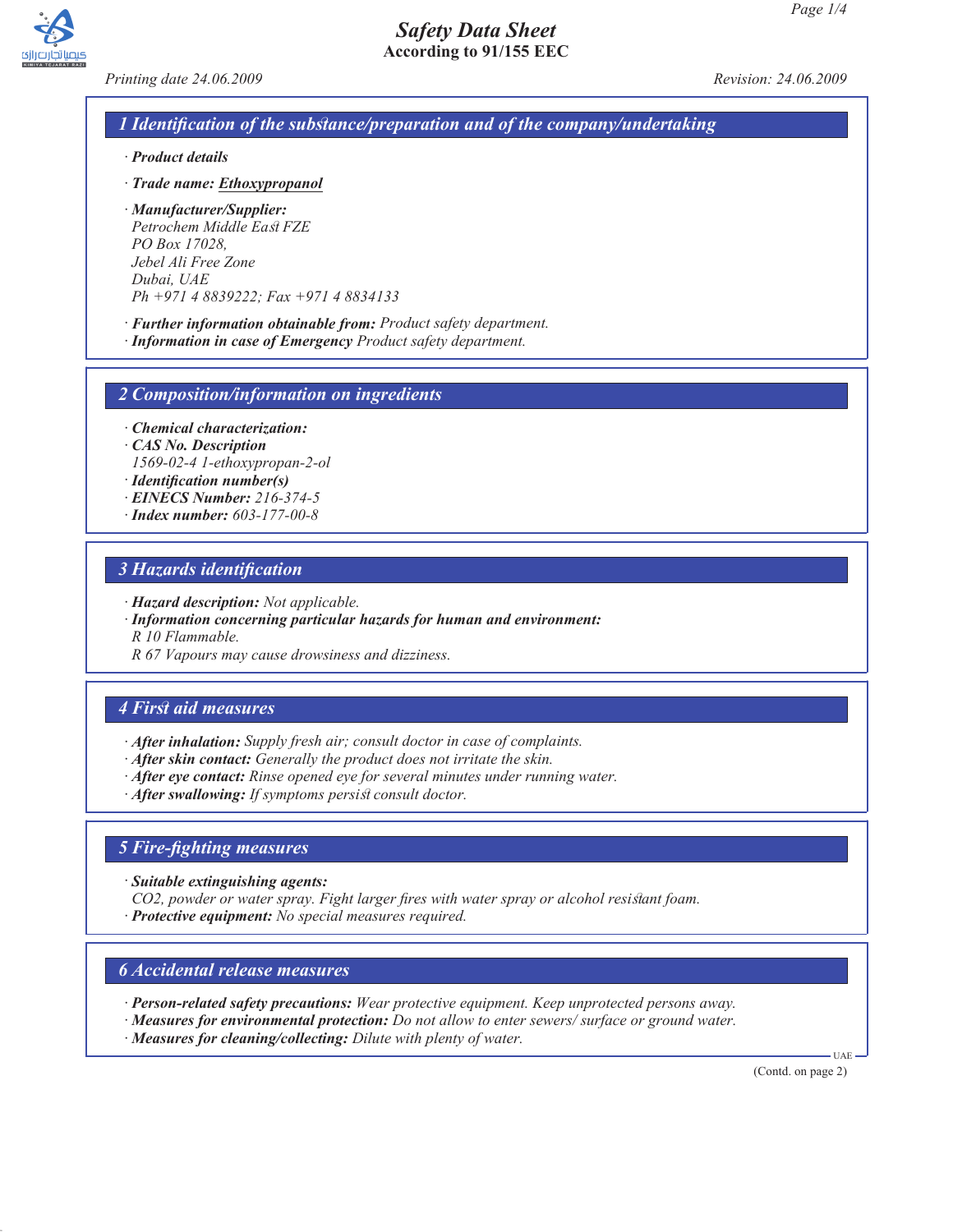# *Safety Data Sheet* **According to 91/155 EEC**

*Printing date 24.06.2009 Revision: 24.06.2009*

#### *Trade name: Ethoxypropanol*

(Contd. of page 1)

### *7 Handling and storage*

- *· Handling:*
- *· Information for safe handling: No special requirement*
- *· Information about fire and explosion protection: Keep ignition sources away - Do not smoke. Protect against electrostatic charges.*
- *· Storage:*
- *· Requirements to be met by storerooms and receptacles: No special requirements.*
- *· Information about storage in one common storage facility: Not required.*
- *· Further information about storage conditions: Keep container tightly sealed.*

### *8 Exposure controls/personal protection*

*· Additional information about design of technical facilities: No further data; see item 7.*

- *· Ingredients with limit values that require monitoring at the workplace: Not required.*
- *· Additional information: The lists valid during the making were used as basis.*
- *· Personal protective equipment:*
- *· General protective and hygienic measures: Wash hands before breaks and at the end of work.*
- *· Respiratory protection: Not required.*
- *· Protection of hands:*



*Protective gloves*

*The glove material has to be impermeable and resistant to the product/ the substance/ the preparation. Due to missing tests no recommendation to the glove material can be given for the product/ the preparation/ the chemical mixture.*

*Selection of the glove material on consideration of the penetration times, rates of diffusion and the degradation · Material of gloves*

- *The selection of the suitable gloves does not only depend on the material, but also on further marks of quality and varies from manufacturer to manufacturer.*
- *· Penetration time of glove material*
- *The exact break through time has to be found out by the manufacturer of the protective gloves and has to be observed.*
- *· Eye protection:*



*Tightly sealed goggles*

| <b>General Information</b> |                       |  |
|----------------------------|-----------------------|--|
| Form:                      | Fluid                 |  |
| Colour:                    | <i>Colourless</i>     |  |
| Odour:                     | <i>Characteristic</i> |  |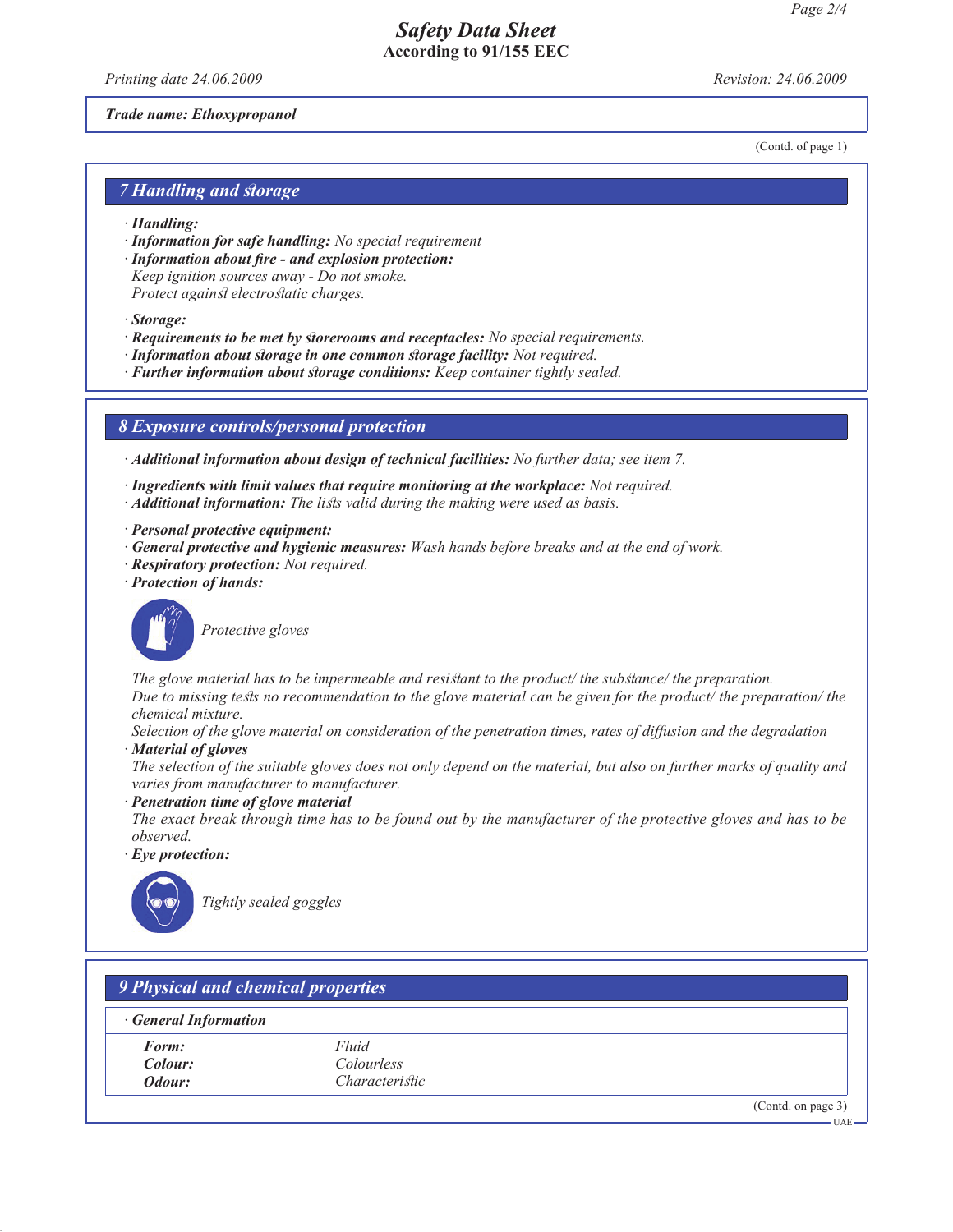## *Safety Data Sheet* **According to 91/155 EEC**

*Printing date 24.06.2009 Revision: 24.06.2009*

*Trade name: Ethoxypropanol*

|                                                                                                                                    | (Contd. of page 2)                                                                             |
|------------------------------------------------------------------------------------------------------------------------------------|------------------------------------------------------------------------------------------------|
| $\cdot$ Change in condition<br>Melting point/Melting range: $-90^{\circ}$ C<br><b>Boiling point/Boiling range:</b> $132^{\circ}$ C |                                                                                                |
| · Flash point:                                                                                                                     | $42^{\circ}C$                                                                                  |
| · Ignition temperature:                                                                                                            | $255^{\circ}C$                                                                                 |
| · Danger of explosion:                                                                                                             | Product is not explosive. However, formation of explosive air/vapour mixtures<br>are possible. |
| · Explosion limits:<br>Lower:<br><b>Upper:</b>                                                                                     | 1.3 Vol $\%$<br>$12$ Vol $\%$                                                                  |
| $\cdot$ Vapour pressure at 20 $\rm{^{\circ}C:}$                                                                                    | $10$ hPa                                                                                       |
| $\cdot$ Density at 20 $\mathrm{^{\circ}C:}$                                                                                        | $0.896$ g/cm <sup>3</sup>                                                                      |
| · Solubility in / Miscibility with<br>water at $20^{\circ}$ C:                                                                     | $0.10$ w/w                                                                                     |
| $\cdot$ <i>Viscosity:</i><br>Dynamic at $20^{\circ}$ C:                                                                            | $2.1$ mPas                                                                                     |

# *10 Stability and reactivity*

*· Thermal decomposition / conditions to be avoided: No decomposition if used according to specifications.*

- *· Dangerous reactions No dangerous reactions known.*
- *· Dangerous decomposition products: No dangerous decomposition products known.*

# *11 Toxicological information*

*· Acute toxicity:*

*· LD/LC50 values relevant for classification:*

*Oral LD50 4900 mg/kg (rat)*

*Dermal LD50 9500 mg/kg (rab)*

- *· Primary irritant effect:*
- *· on the skin: No irritant effect.*
- *· on the eye: No irritating effect.*
- *· Sensitization: No sensitizing effects known.*

# *12 Ecological information*

*· General notes:*

*Water hazard class 1 (German Regulation) (Self-assessment): slightly hazardous for water Do not allow undiluted product or large quantities of it to reach ground water, water course or sewage system.*

(Contd. on page 4)

UAE